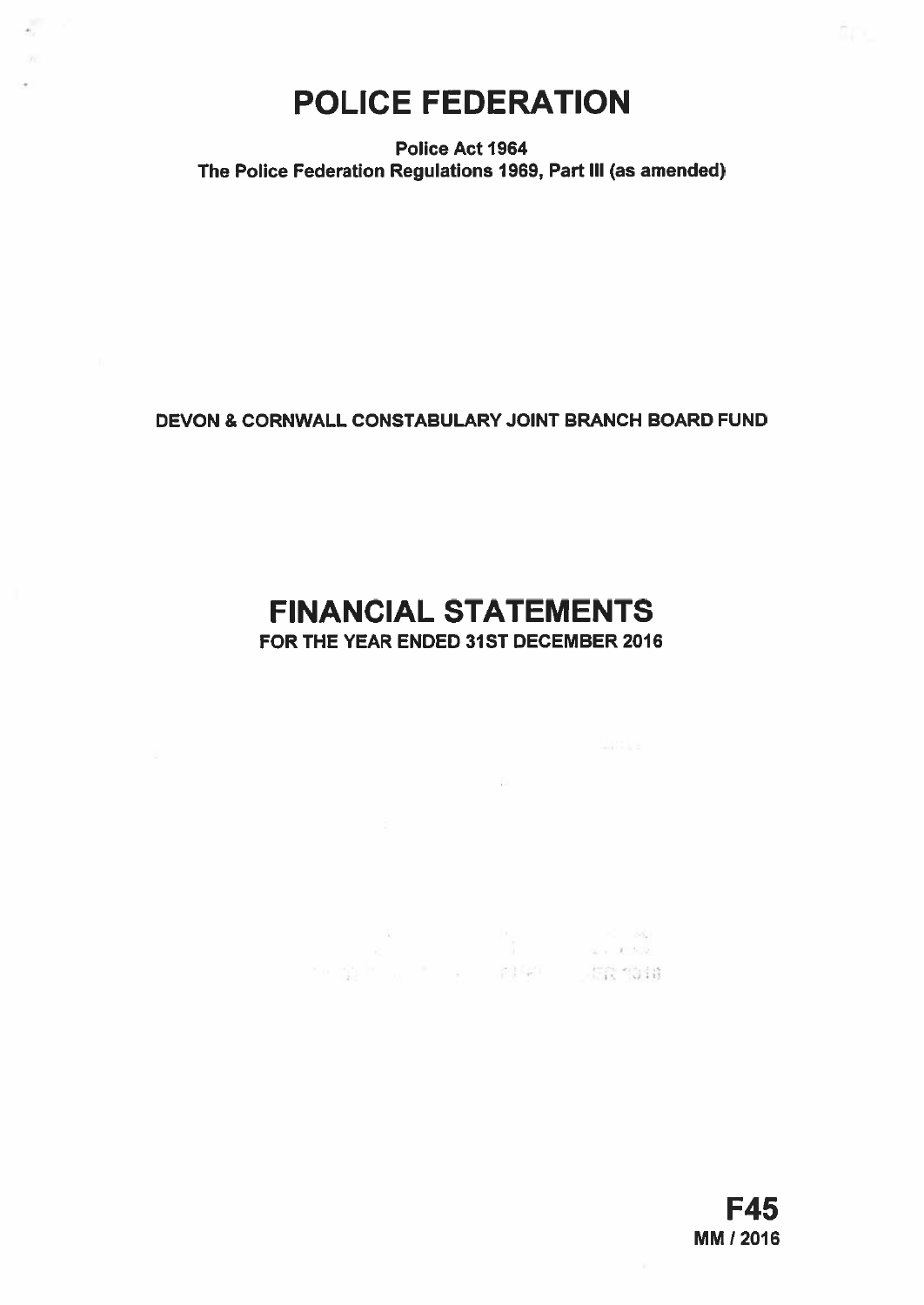## DEVON & CORNWALL CONSTABULARY JOINT BRANCH BOARD FUND

## YEAR ENDED 31ST DECEMBER 2016

| <b>CHAIRMAN</b>  | N. Rabbitts<br>Police Federation Office,<br>2 River Court,<br>Pynes Hill,<br>Exeter, Devon, EX2 5JL                                                                                                                                                                                                                                                                                       |
|------------------|-------------------------------------------------------------------------------------------------------------------------------------------------------------------------------------------------------------------------------------------------------------------------------------------------------------------------------------------------------------------------------------------|
| <b>SECRETARY</b> | D. James<br>Police Federation Office.<br>2 River Court.<br>Pynes Hill,<br>Exeter, Devon, EX2 5JL                                                                                                                                                                                                                                                                                          |
| <b>TREASURER</b> | N. Jones<br>Police Federation Office.<br>2 River Court,<br>Pynes Hill,<br>Exeter, Devon, EX2 5JL                                                                                                                                                                                                                                                                                          |
| <b>AUDITORS</b>  | George Hay & Company<br><b>Chartered Accountants &amp; Statutory Auditors</b><br>83 Cambridge Street,<br>Pimlico.<br>London, SW1V 4PS                                                                                                                                                                                                                                                     |
| <b>TRUSTEES</b>  | I. Milligan<br>Police Federation Office,<br>2 River Court,<br>Pynes Hill,<br>Exeter, Devon, EX2 5JL<br>G. Barnes<br>Police Federation Office.<br>2 River Court,<br>Pynes Hill,<br>Exeter, Devon, EX2 5JL<br>A. Brodest (resigned 15th September 2016)<br>J. Purkiss (appointed 4th November 2016)<br>Police Federation Office.<br>2 River Court,<br>Pynes Hill,<br>Exeter, Devon, EX2 5JL |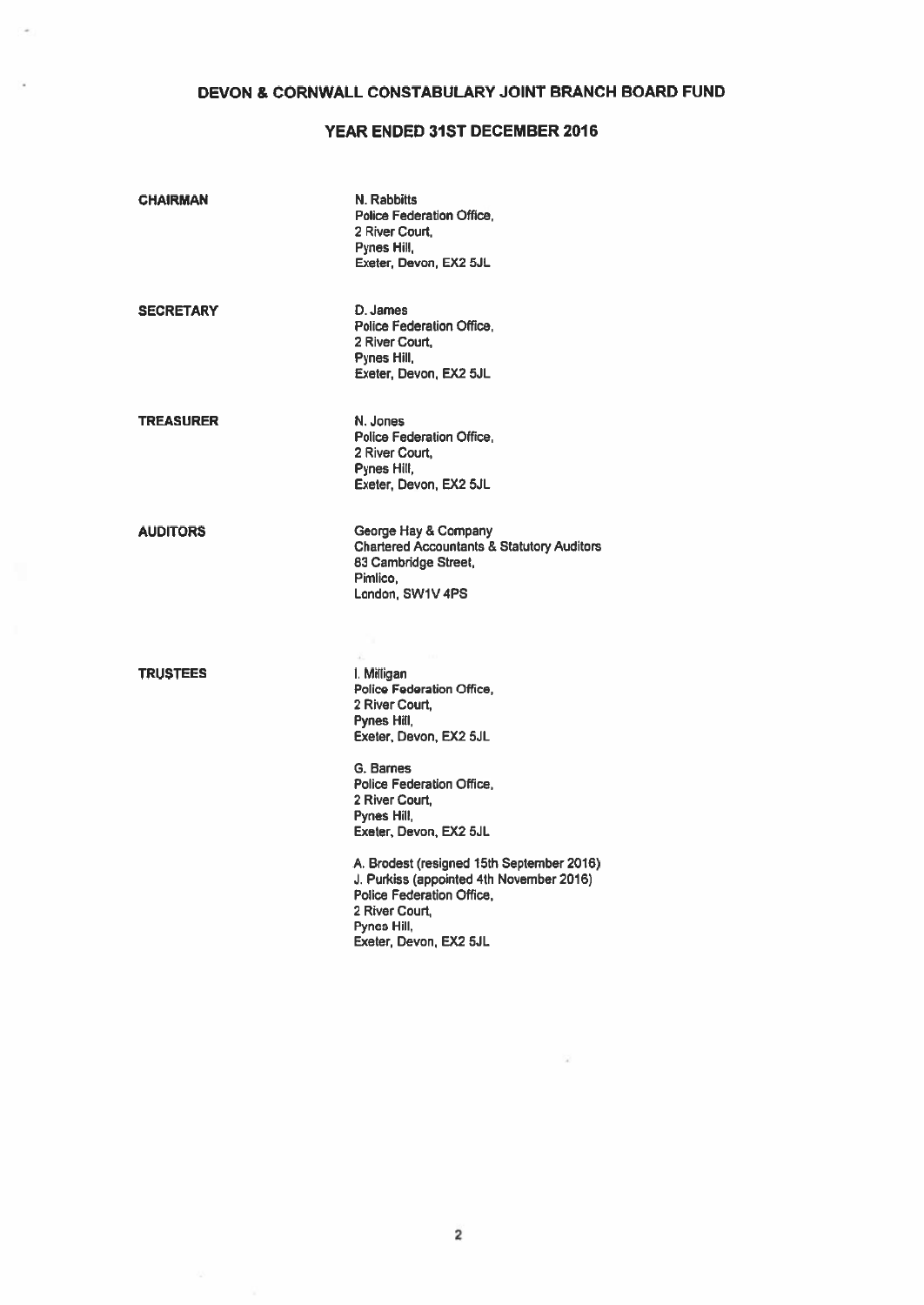## INDEPENDENT AUDITORS REPORT TO THE MEMBERS OF DEVON & CORNWALL CONSTABULARY JOINT BRANCH BOARD FUND

We have audited the Financial Statements of the Devon & Cornwall Constabulary Joint Branch Board Fund for the year ended 31st December 2015, which comprise the Statement of Income and Retained Earnings, Statement of Financial Position, and Notes to the Financial Statements. The Financial Statements have been prepared under the requirements of the Police Federation Regulations and Fund Rules and adopting the measurement principles of FRS 102, "The Financial Reporting Standard applicable in the UK and Republic of Ireland'.

This repor<sup>t</sup> is made solely to the Fund's members, as <sup>a</sup> body. Our audit work has been undertaken so that we might state to the Fund's members those matters we are required to state to them in an auditor's report and for no other purpose. To the fullest extent permitted by law, we do not accep<sup>t</sup> or assume responsibility to anyone other than the Fund and the Fund's members as <sup>a</sup> body, for our audit work, for this report, or for the opinions we have formed.

#### Respective Responsibilities of the Management Committee and Auditors

As explained more fully in the Statement of Management Committee's Responsibilities set out in the notes to the Financial Statements the managemen<sup>t</sup> committee are responsible for the preparation of the Financial Statements and for being satisfied that they fairly reflect the state of the Fund's affairs as at 31st December 2016 and of its results for the year then ended.

Our responsibility is to audit and express an opinion on the Financial Statements in accordance with applicable law and International Standards on Auditing (UK and Ireland). Those standards require us to comply with the Auditing Practices Board's Ethical Standards for Auditors.

#### Scope of the audit of the Financial Statements

An audit involves obtaining evidence about the amounts and disclosures in the Financial Statements sufficient to give reasonable assurance that the Financial Statements are free from material misstatement, whether caused by fraud or error. This includes an assessment of: whether the accounting policies are appropriate to the Fund's circumstances and have been consistently applied and adequately disclosed; the reasonableness of significant accounting estimates made by the managemen<sup>t</sup> committee; and the overall presentation of the Financial Statements.

#### Opinion on Financial Statements

In our opinion the Financial Statements:

- fairly reflect the state of the Fund's affairs as at 31st December 2016 and of its results for the year then ended;
- have been properly prepared in accordance with the measurement principles of United Kingdom Generally Accepted Accounting Practice; and
- have been prepared in accordance with the Police Federation Regulations and Fund Rules.

#### Other Matters

The Financial Statements for the year ended 31st December 2016 includes all funds raised for the purpose of the Joint Branch Board Fund in accordance with Regulation 2 Police Federation (Amendment) Regulations 2015.

signed: Moodlea

George Hay & Company Chartered Accountants & Statutory Auditors 63 Cambridge Street, Pimlico, / <sup>g</sup> London, SWIV4PS Dated ./.129S.7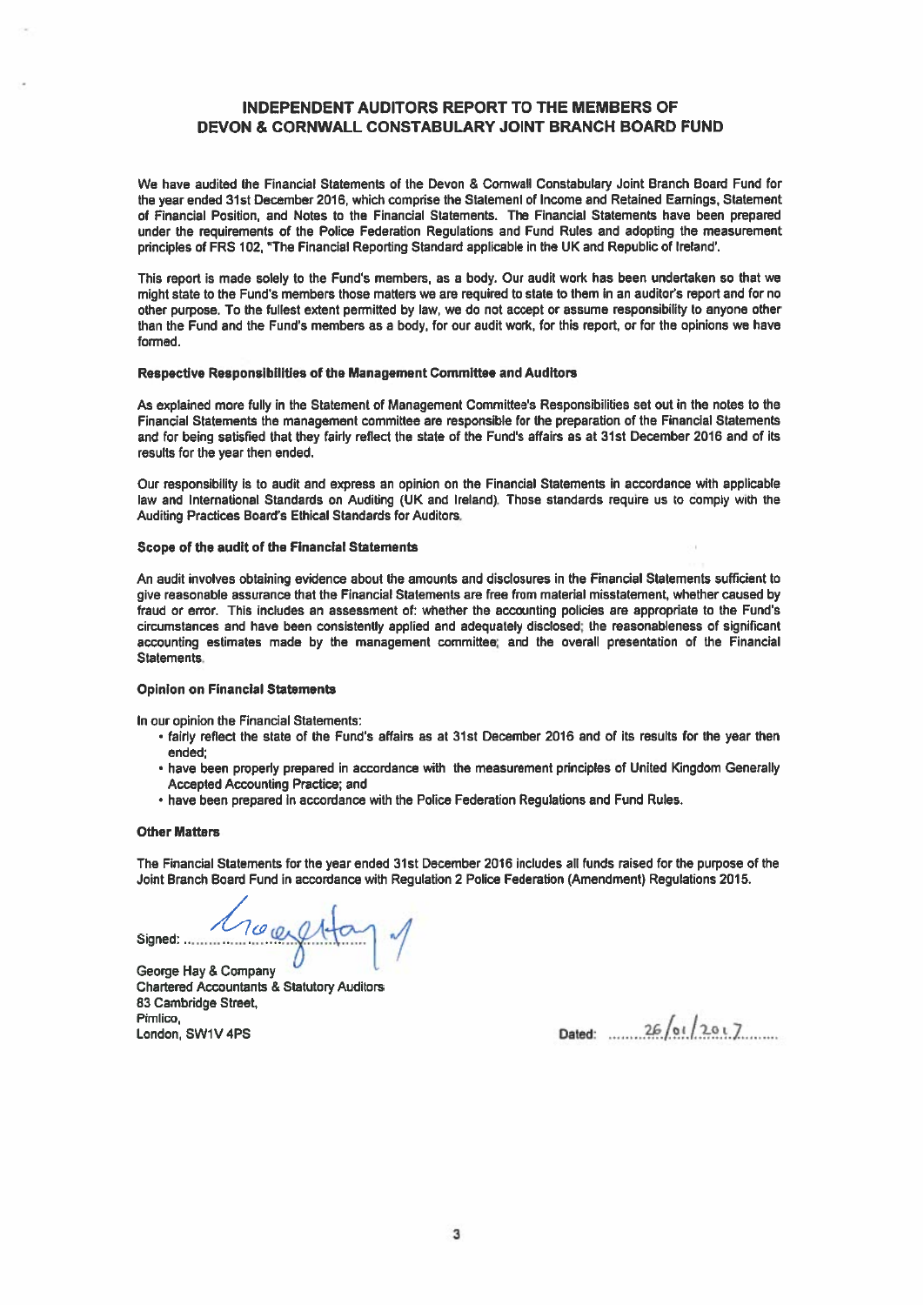## DEVON & CORNWALL CONSTABULARY JOINT BRANCH BOARD FUND

## STATEMENT OF INCOME AND RETAINED EARNINGS FOR THE YEAR ENDED 31ST DECEMBER 2016

|                                                                                                                                                | 2016      | 2015       |
|------------------------------------------------------------------------------------------------------------------------------------------------|-----------|------------|
|                                                                                                                                                | £         | £          |
| <b>INCOME</b><br><b>Weekly Subscriptions</b>                                                                                                   |           |            |
| <b>Constables</b>                                                                                                                              | 545,790   | 566,967    |
| Sergeants                                                                                                                                      | 131,099   | 126,675    |
| Inspectors                                                                                                                                     | 47,131    | 44,930     |
|                                                                                                                                                | 724,020   | 738,572    |
| Less: Payable to Joint Central Committee 70%                                                                                                   |           |            |
| Constables                                                                                                                                     | 382,054   | 396,877    |
| Sergeants                                                                                                                                      | 91,769    | 88,672     |
| Inspectors                                                                                                                                     | 32,992    | 31,451     |
|                                                                                                                                                | 506,815   | 517,000    |
| <b>TOTAL INCOME</b>                                                                                                                            | 217,205   | 221,572    |
| Less: ADMINISTRATIVE EXPENSES (Note 1)                                                                                                         | 288,133   | 353,555    |
| (DEFICIT) OF SUBSCRIPTION INCOME<br><b>OVER EXPENDITURE</b>                                                                                    | (70, 928) | (131, 983) |
| Add: Other Income - (Note 1.1)<br>To include all income as specified in Regulation 2c in the<br>Police Federation (Amendments) Regulation 2015 | 89,812    | 88,592     |
| <b>SURPLUS / (DEFICIT) FOR THE YEAR</b><br><b>BEFORE GAINS / (LOSSES)</b>                                                                      | 18,884    | (43, 391)  |
| Gains / (Losses) - (Note 1.2)                                                                                                                  |           |            |
| Value Adjustments on Investments                                                                                                               | 5,812     | 2,495      |
| Deferred Tax on Value Adjustments                                                                                                              | (1, 162)  | (499)      |
| SURPLUS / (DEFICIT) FOR THE YEAR                                                                                                               | 23,534    | (41, 395)  |
| <b>RETAINED EARNINGS BROUGHT FORWARD</b>                                                                                                       | 803,701   | 845,096    |
| <b>RETAINED EARNINGS CARRIED FORWARD</b>                                                                                                       | 827,235   | 803,701    |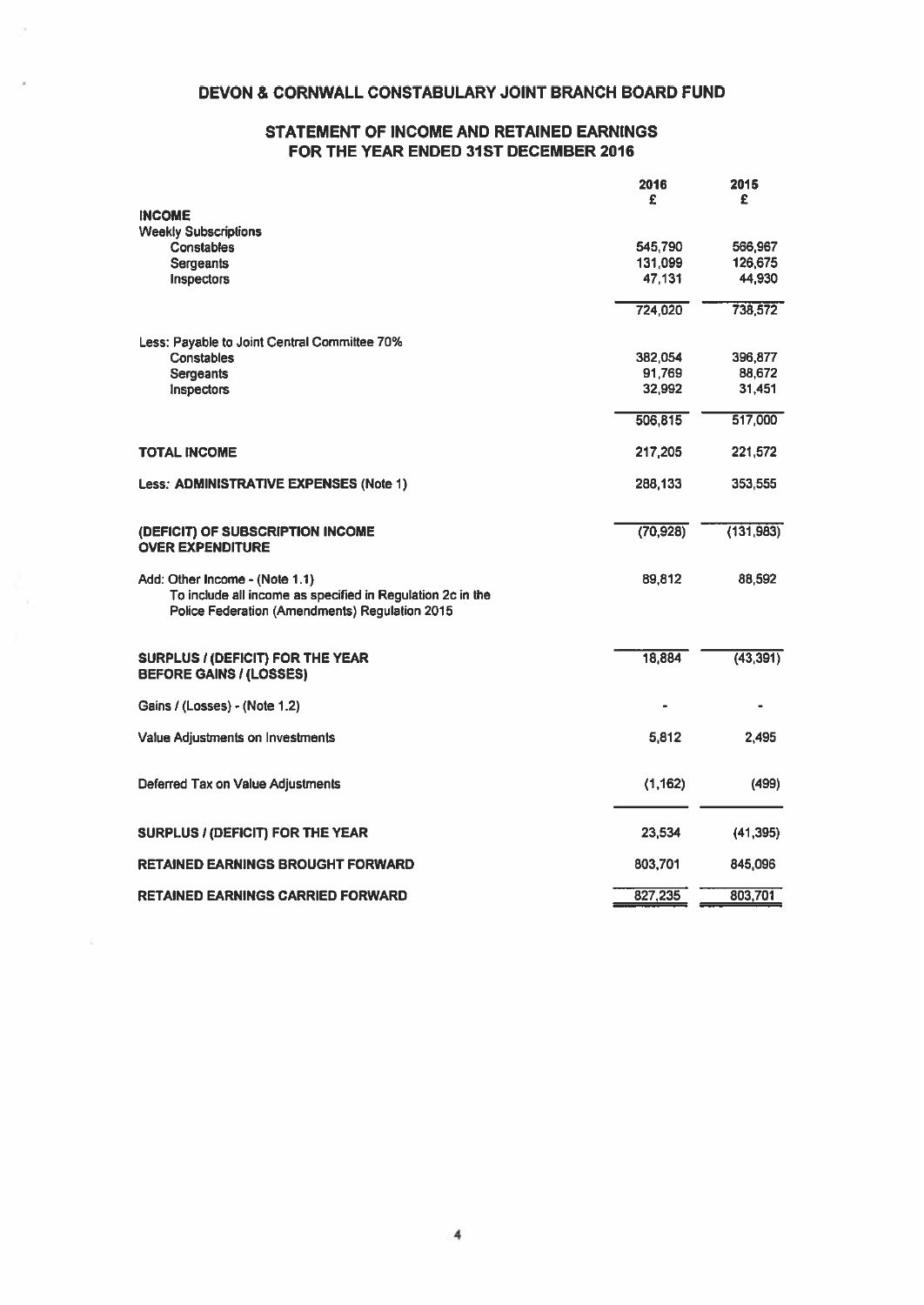## DEVON & CORNWALL CONSTABULARY JOINT BRANCH BOARD FUND

## STATEMENT OF FINANCIAL POSITION AS AT 31ST DECEMBER 2016

| <b>DEVON &amp; CORNWALL CONSTABULARY JOINT BRANCH BOARD FUND</b>                                             |                       |                                                                                        |                                       |                                  |
|--------------------------------------------------------------------------------------------------------------|-----------------------|----------------------------------------------------------------------------------------|---------------------------------------|----------------------------------|
| STATEMENT OF FINANCIAL POSITION AS AT 31ST DECEMBER 2016                                                     |                       |                                                                                        |                                       |                                  |
|                                                                                                              | 2016<br><b>Cost</b>   | <b>Accumulated</b><br><b>Depreciation/</b><br><b>Revaluation!</b><br><b>Impairment</b> | 2016<br><b>Net Book</b><br>Value      | 2015<br><b>Net Book</b><br>Value |
| <b>TANGIBLE FIXED ASSETS</b>                                                                                 | Ŧ                     | £                                                                                      | £                                     | £                                |
| <b>Furniture and Fittings</b>                                                                                | 51,508                | 42,880                                                                                 | 8,628                                 | 8,676                            |
| <b>Computer Equipment</b><br><b>Leasehold Property</b>                                                       | 113,734<br>385,173    | 108,241<br>42,062                                                                      | 5,493<br>343,111                      | 11,444<br>346,230                |
| <b>Electronic Equipment</b>                                                                                  | 13,276                | 12,225                                                                                 | 1,051                                 | 1,401                            |
|                                                                                                              | 563,691               | 205,408                                                                                | 358,283                               | 367,751                          |
| <b>INVESTMENTS</b>                                                                                           | 2016<br><b>Cost</b>   | 2015<br>Cost                                                                           | 2016<br><b>Market</b><br><b>Value</b> | 2015<br><b>Market</b><br>Value   |
|                                                                                                              | $\overline{\epsilon}$ | $\overline{\epsilon}$                                                                  | £                                     | £                                |
| Investments<br><b>Investment Properties</b>                                                                  | 50,400<br>165,000     | 50,400                                                                                 | 82,798<br>165,000                     | 76,986                           |
|                                                                                                              | 215,400               | 50,400                                                                                 | 247,798                               | 76,986                           |
| <b>CURRENT ASSETS</b><br>Contributions due from Joint Central Committee (Note 4)<br><b>Subscriptions Due</b> |                       |                                                                                        |                                       | 28,960                           |
| Cash at Bank and in Hand                                                                                     |                       |                                                                                        | 452,056                               | 347,214                          |
| <b>Debtors</b>                                                                                               |                       |                                                                                        | 29,541                                | 21,209                           |
|                                                                                                              |                       |                                                                                        | 481,597                               | 397,383                          |
| <b>CURRENT LIABILITIES</b><br>Contributions due to Joint Central Committee (Note 4)                          |                       |                                                                                        | 120,380                               |                                  |
| <b>Corporation Tax</b>                                                                                       |                       |                                                                                        | 3,473                                 | 3,594                            |
| Deferred Tax                                                                                                 |                       |                                                                                        | 6,480                                 | 5,317                            |
| <b>Sundry Accrued Expenses</b>                                                                               |                       |                                                                                        | 130,110                               | 29,508                           |
|                                                                                                              |                       |                                                                                        | 260,443                               | 38,419                           |
| <b>NET CURRENT ASSETS / (LIABILITIES)</b>                                                                    |                       |                                                                                        | 221,154                               | 358,964                          |
| <b>TOTAL ASSETS LESS CURRENT LIABILITIES</b>                                                                 |                       |                                                                                        | 827,235                               | 803,701                          |
| <b>CREDITORS: Amounts Falling Due After More Than One Year</b>                                               |                       |                                                                                        |                                       |                                  |
|                                                                                                              |                       |                                                                                        |                                       |                                  |
| <b>NET ASSETS</b>                                                                                            |                       |                                                                                        | 827,235                               | 803,701                          |
| <b>REPRESENTED BY</b><br><b>Retained Earnings</b>                                                            |                       |                                                                                        | 827,235                               | 803,701                          |
|                                                                                                              |                       |                                                                                        | 827,235                               | 803,701                          |

We certify that we have fully complied with the Regulation 2 Police Federation (Amendment) Regulations 2015 and disclosed in the F45 all funds of which we are <sup>a</sup> beneficiary. We understand that failure to comply with this Regulation could be deemed <sup>a</sup> criminal and/or Police Disciplinary matter.

These financial statements have been prepared using the measurement principles and provisions of FRS 102.

| Signed                                          |  |
|-------------------------------------------------|--|
| Signed $\mathcal{N}$<br>TREASURER               |  |
| Date financial statements approved:  26/01/2017 |  |

 $\overline{\phantom{a}}$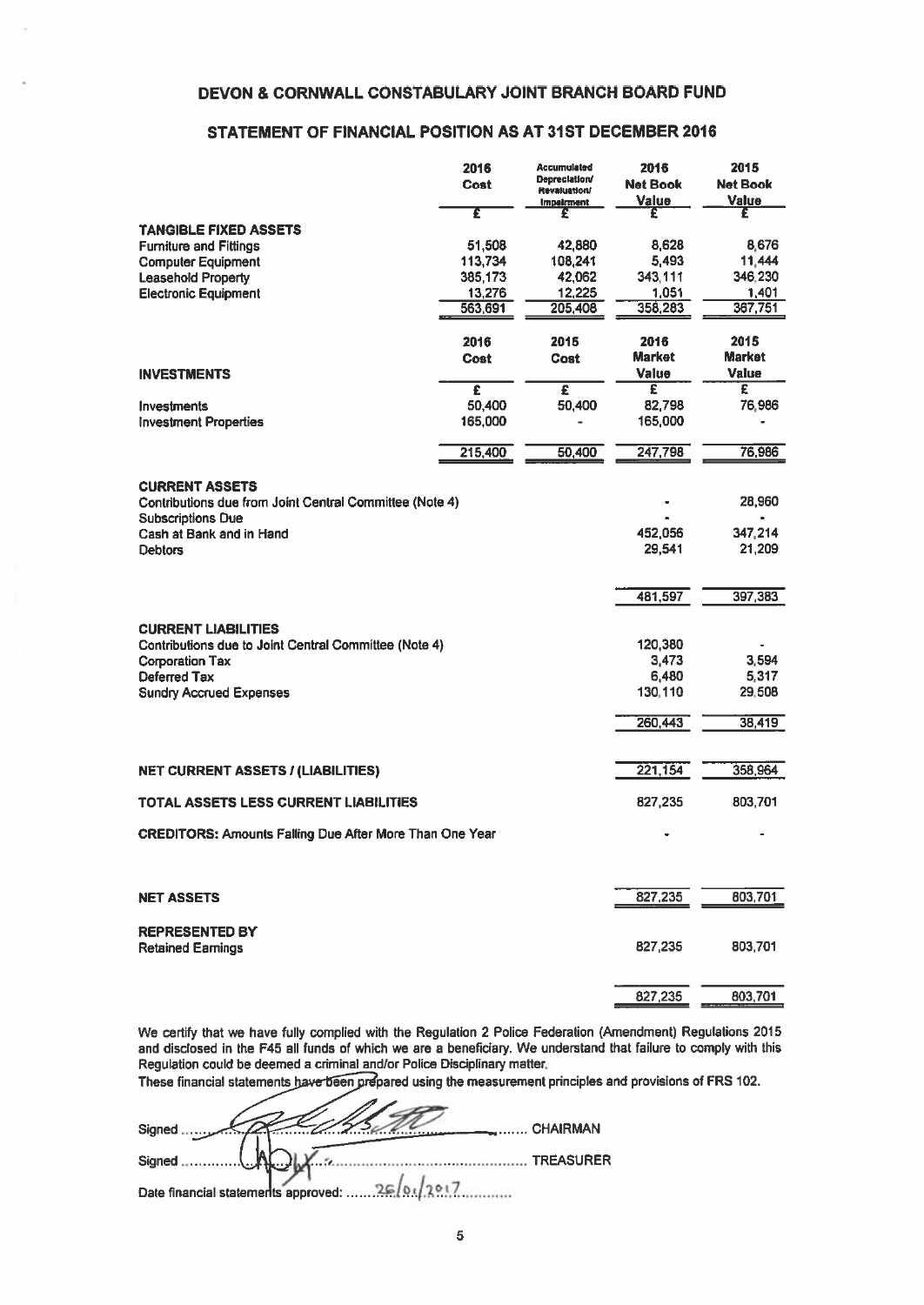|     |                                                        | 2016    | 2015    |
|-----|--------------------------------------------------------|---------|---------|
|     |                                                        | £       | £       |
| 1.  | <b>ADMINISTRATIVE EXPENSES</b>                         |         |         |
|     | Additional Responsibility Payments (Honoraria)         | 27,242  | 25,668  |
|     | <b>Annual Conference</b>                               | 2.773   | 3.276   |
|     | <b>Audit and Accountancy Charges</b>                   | 4,484   | 4,759   |
|     | <b>Bank Charges</b>                                    | 2,029   | 1,837   |
|     | <b>Clerical Assistance and Social Security Costs</b>   | 43,282  | 36,488  |
|     | Communication                                          | 24,211  | 22,962  |
|     | <b>Computer Consumables</b>                            | 15,572  | 12,531  |
|     | <b>Corporation Tax</b>                                 | 3,468   | 3.028   |
|     | Depreciation                                           | 10,942  | 11,068  |
|     | Donations                                              | 2,890   | 5,250   |
|     | <b>Incidental Overnight Expenses</b>                   | 1,552   | 2.771   |
|     | Insurance                                              | 567     | 528     |
|     | <b>Meeting Expenses</b>                                | 3.101   | 304     |
|     | <b>Official Publications</b>                           | 3,600   | 39,202  |
|     | Postage, Printing and Stationery                       | 8,252   | 6,115   |
|     | <b>Repairs and Maintenance</b>                         | 4,485   | 6,969   |
|     | <b>Sundry Expenses</b>                                 | 1,150   | 263     |
|     | <b>Travel and Subsistence</b>                          | 75,992  | 97,648  |
|     | Other Expenses -                                       |         |         |
|     | <b>Legal &amp; Professional</b>                        | 16,875  | 58,050  |
|     | Rates, Light & Heat                                    | 9,960   | 6.708   |
|     | <b>Training and Seminars</b>                           | 25,203  | 6,521   |
|     | <b>Presentations and Gifts</b>                         | 503     | 1,609   |
|     |                                                        |         |         |
|     | TOTAL AS PER STATEMENT OF INCOME AND RETAINED EARNINGS | 288,133 | 353,555 |
|     |                                                        |         |         |
|     |                                                        | 2016    | 2015    |
|     |                                                        | £       | £       |
| 1.1 | <b>OTHER INCOME</b>                                    |         |         |
|     | <b>Bank Interest (Gross)</b>                           | 144     | 124     |
|     | <b>Dividends Received</b>                              | 26      | 26      |
|     | Profit / (loss) from Mailshots and Commissions         | 1.176   | 475     |
|     | Reimbursement of administration expenses               | 88,466  | 87,967  |
|     |                                                        |         |         |
|     | TOTAL AS PER STATEMENT OF INCOME AND RETAINED EARNINGS | 89,812  | 88,592  |
|     |                                                        |         |         |
|     |                                                        | 2016    | 2015    |
|     |                                                        | £       | £       |

| 1.2 GAINS / (LOSSES)                                   |   |  |
|--------------------------------------------------------|---|--|
| Gain / (Loss) on Investments                           | ۰ |  |
| TOTAL AS PER STATEMENT OF INCOME AND RETAINED EARNINGS |   |  |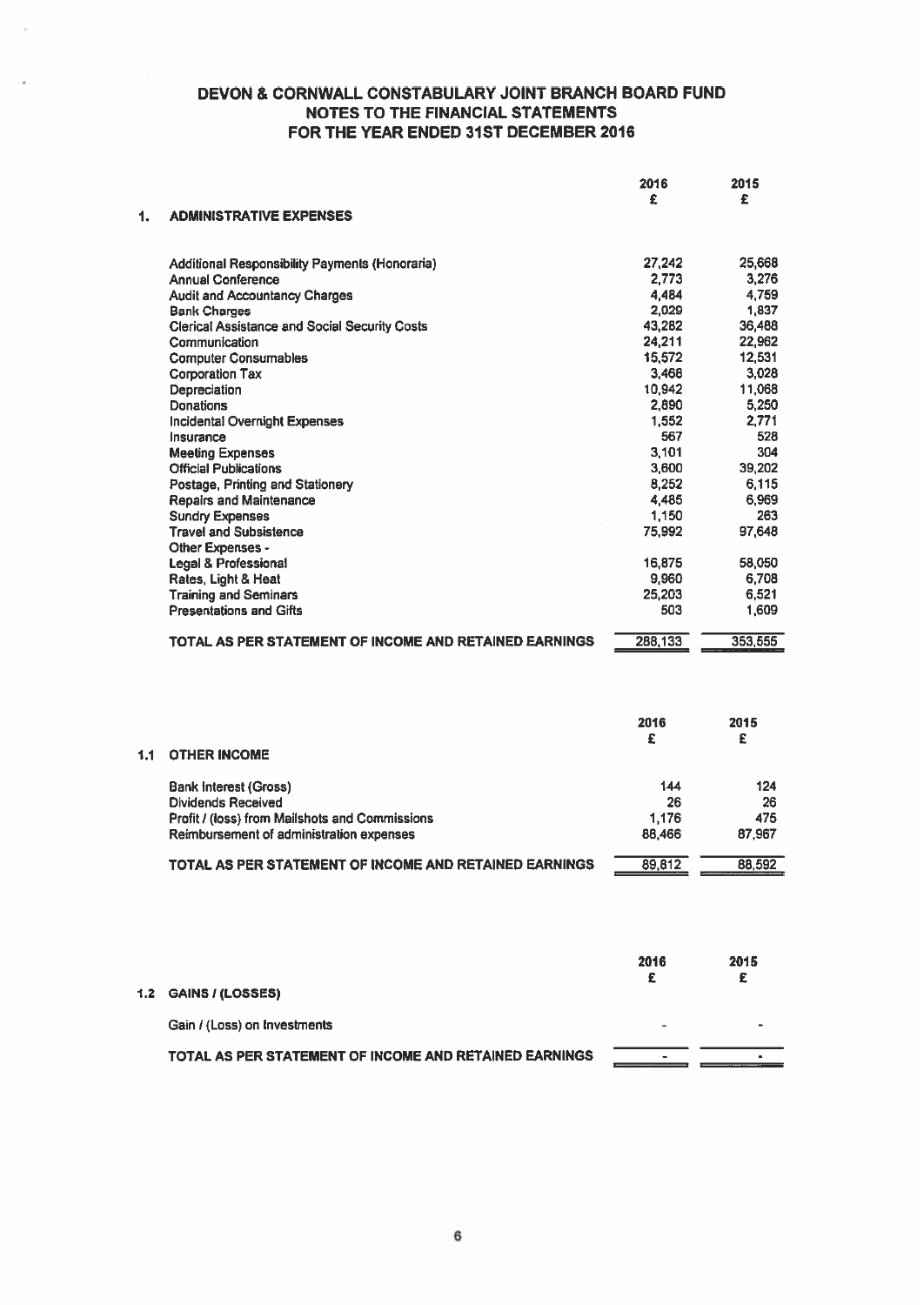#### 2. ACCOUNTING POLICIES

#### A. Basis of Preparing the Financial Statements

The Financial Statements have been prepared under the requirements of the Police Federation Regulations and Fund Rules and adopting the measurement principles of Financial Reporting Standard 102 Section 1A, "The Financial Reporting Standard applicable in the UK and Republic of Ireland" (FRS 102) applicable to small entities.

This is the first year in which the Financial Statements have been prepared in accordance with FRS 102 Section IA -small entities. Refer to note 8 for an explanation of the transition.

The date of the transition is 1st January 2015. The transition to FRS 102 Section 1A has resulted in <sup>a</sup> small number of changes in the accounting policies to those used previously.

#### B. Accounting Convention

The Financial Statements have been prepared under the historic cost convention.

#### C. Income

Income is primarily derived from subscriptions collected from the Funds members.

Other income sources may include rental / investment income and income generated from providing member services.

#### D. Expenditure

Expenditure is shown inclusive of Value Added Tax.

#### **E.** Depreciation

Depreciation has been calculated at rates required to write off the relevant assets over their anticipated lives.

The applicable annual rates are: Furniture and Fittings<br>
Computer Equipment<br>
Computer Equipment<br>
Computer Equipment **Computer Equipment**<br>
Other Assets Property **Example 2** Property — over the term of the lease

 $-$  25% reducing balance basis

#### F. Taxation

Provision is made for Corporation Tax in respect of the Fund's liability to taxation on investment income, capital gains and income derived from third party transactions.

#### 0. Investments

Investments and investment properties are shown in the Financial Statements at market value.

#### H. Deferred Taxation

Deferred taxation is provided on the liability method to take account of timing differences between the treatment of certain items for accounts purposes and their treatment for tax purposes.

#### I. Other Policies

#### Pensions

Pension contributions are charged to the Statement of Income and Retained Earnings as incurred and included within 'Clerical Assistance and Social Security Costs'. These contributions are paid into <sup>a</sup> private money purchase scheme.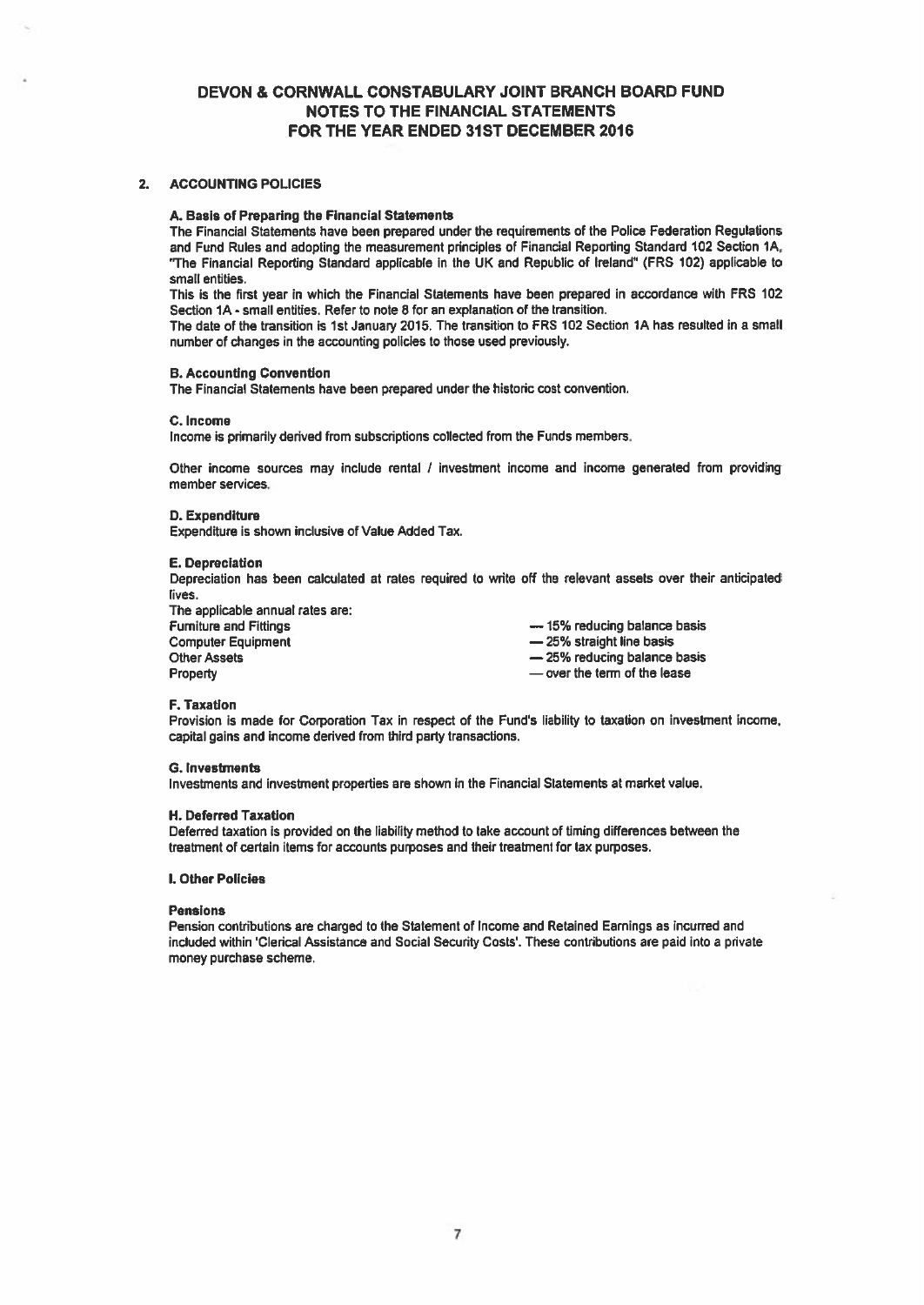## 3. STATEMENT OF MANAGEMENT COMMITTEE'S RESPONSIBILITIES

- Select suitable accounting policies and apply them consistently.
- Make judgements and estimates that are reasonable and prudent.
- Ensure that the Financial Statements are prepared on the going concern basis unless it is appropriate to presume otherwise.

#### 4a. CONTRIBUTIONS DUE FROM I (TO) CENTRAL COMMITTEES

|                  | 2016                     | 2015    |
|------------------|--------------------------|---------|
|                  | £                        | £       |
| Constables       | $\overline{\phantom{a}}$ | 73,578  |
| <b>Sergeants</b> | $\bullet$                | 25,834  |
| Inspectors       | ٠                        | 7.644   |
|                  | ٠                        | 107,056 |

## 4b. CONTRIBUTIONS DUE FROM / (TO) JOINT CENTRAL COMMITTEE

| DEVON & CORNWALL CONSTABULARY JOINT BRANCH BOARD FUND                                                                                                                                                                                                                                                                                                                                                                                                                                                                                                                                                                                                                                                                     | <b>NOTES TO THE FINANCIAL STATEMENTS</b><br>FOR THE YEAR ENDED 31ST DECEMBER 2016 |                                                |                                                |
|---------------------------------------------------------------------------------------------------------------------------------------------------------------------------------------------------------------------------------------------------------------------------------------------------------------------------------------------------------------------------------------------------------------------------------------------------------------------------------------------------------------------------------------------------------------------------------------------------------------------------------------------------------------------------------------------------------------------------|-----------------------------------------------------------------------------------|------------------------------------------------|------------------------------------------------|
| STATEMENT OF MANAGEMENT COMMITTEE'S RESPONSIBILITIES<br>Regulation 18(2) of The Police Federation Regulations (as amended) requires the Committee, in relation to<br>Federation funds held by it, to keep accounts showing all monies received or paid out and to cause the<br>Financial Statements for each year to be audited by an independent auditor. In causing the Financial<br>Statements to be prepared, the Committee is required to:<br>· Select suitable accounting policies and apply them consistently.<br>Make judgements and estimates that are reasonable and prudent.<br>Ensure that the Financial Statements are prepared on the going concern basis unless it is appropriate<br>to presume otherwise. |                                                                                   |                                                |                                                |
| The Committee is responsible for keeping adequate accounting records and also is responsible for safe-<br>guarding the assets of the Fund and hence for taking reasonable steps for the prevention and detection of<br>fraud and other irregularities.                                                                                                                                                                                                                                                                                                                                                                                                                                                                    |                                                                                   |                                                |                                                |
| CONTRIBUTIONS DUE FROM / (TO) CENTRAL COMMITTEES                                                                                                                                                                                                                                                                                                                                                                                                                                                                                                                                                                                                                                                                          |                                                                                   |                                                |                                                |
| Constables<br><b>Sergeants</b><br>Inspectors                                                                                                                                                                                                                                                                                                                                                                                                                                                                                                                                                                                                                                                                              |                                                                                   | 2016<br>£                                      | 2015<br>£<br>73,578<br>25,834<br>7.644         |
|                                                                                                                                                                                                                                                                                                                                                                                                                                                                                                                                                                                                                                                                                                                           |                                                                                   |                                                | 107,056                                        |
| CONTRIBUTIONS DUE FROM / (TO) JOINT CENTRAL COMMITTEE                                                                                                                                                                                                                                                                                                                                                                                                                                                                                                                                                                                                                                                                     |                                                                                   |                                                |                                                |
| Constables<br>Sergeants<br><b>Inspectors</b>                                                                                                                                                                                                                                                                                                                                                                                                                                                                                                                                                                                                                                                                              |                                                                                   | 2016<br>£<br>(91, 316)<br>(21, 442)<br>(7,622) | 2015<br>£<br>(59.893)<br>(13, 451)<br>(4, 752) |
|                                                                                                                                                                                                                                                                                                                                                                                                                                                                                                                                                                                                                                                                                                                           |                                                                                   | (120,380)                                      | (78,096)                                       |
| CONTRIBUTING AND NON CONTRIBUTING MEMBERS AT 31ST DECEMBER 2016                                                                                                                                                                                                                                                                                                                                                                                                                                                                                                                                                                                                                                                           |                                                                                   |                                                |                                                |
| 2016<br>2015<br><b>No. of Contributing</b>                                                                                                                                                                                                                                                                                                                                                                                                                                                                                                                                                                                                                                                                                | 2016<br>2015<br><b>No. of Non Contributing</b>                                    | 2016<br>Others <sup>*</sup>                    | 2015                                           |
| <b>Members</b>                                                                                                                                                                                                                                                                                                                                                                                                                                                                                                                                                                                                                                                                                                            | <b>Members</b>                                                                    |                                                |                                                |

#### S. CONTRIBUTING AND NON CONTRIBUTING MEMBERS AT 31ST DECEMBER 2016

|                                | 2016<br><b>No. of Contributing</b> | 2015  | 2016<br><b>No. of Non Contributing</b> | 2015                     | 2016<br>Others* | 2015                     |
|--------------------------------|------------------------------------|-------|----------------------------------------|--------------------------|-----------------|--------------------------|
|                                | <b>Members</b>                     |       | <b>Members</b>                         |                          |                 |                          |
| Cadets                         | 174                                |       | $\blacksquare$                         | $\bullet$                | $\bullet$       |                          |
| Constables                     | 1,984                              | 2,280 | 101                                    | $\bullet$                | $\bullet$       |                          |
| Sergeants                      | 529                                | 487   | 12                                     | ۰                        | $\bullet$       |                          |
| Inspectors/Chief<br>Inspectors | 190                                | 171   |                                        | $\overline{\phantom{a}}$ |                 | $\overline{\phantom{a}}$ |
|                                | 2,877                              | 2,938 | 120                                    |                          |                 |                          |

\* This column refers to those members who are non contributors by virtue of receiving no pay, being on unpaid maternity leave or serving officers on career breaks. (JBB Circular 53/96 refers)

#### 6. INVESTMENTS

|                             | 2016<br><b>Market</b><br>Value | 2015<br><b>Market</b><br>Value |
|-----------------------------|--------------------------------|--------------------------------|
|                             | £                              | £                              |
| Equities                    | ۰                              |                                |
| <b>Fixed Interest Funds</b> | 432                            | 423                            |
| Unit Trusts                 | 82,366                         | 76,563                         |
|                             | 82,798                         | 76,986                         |